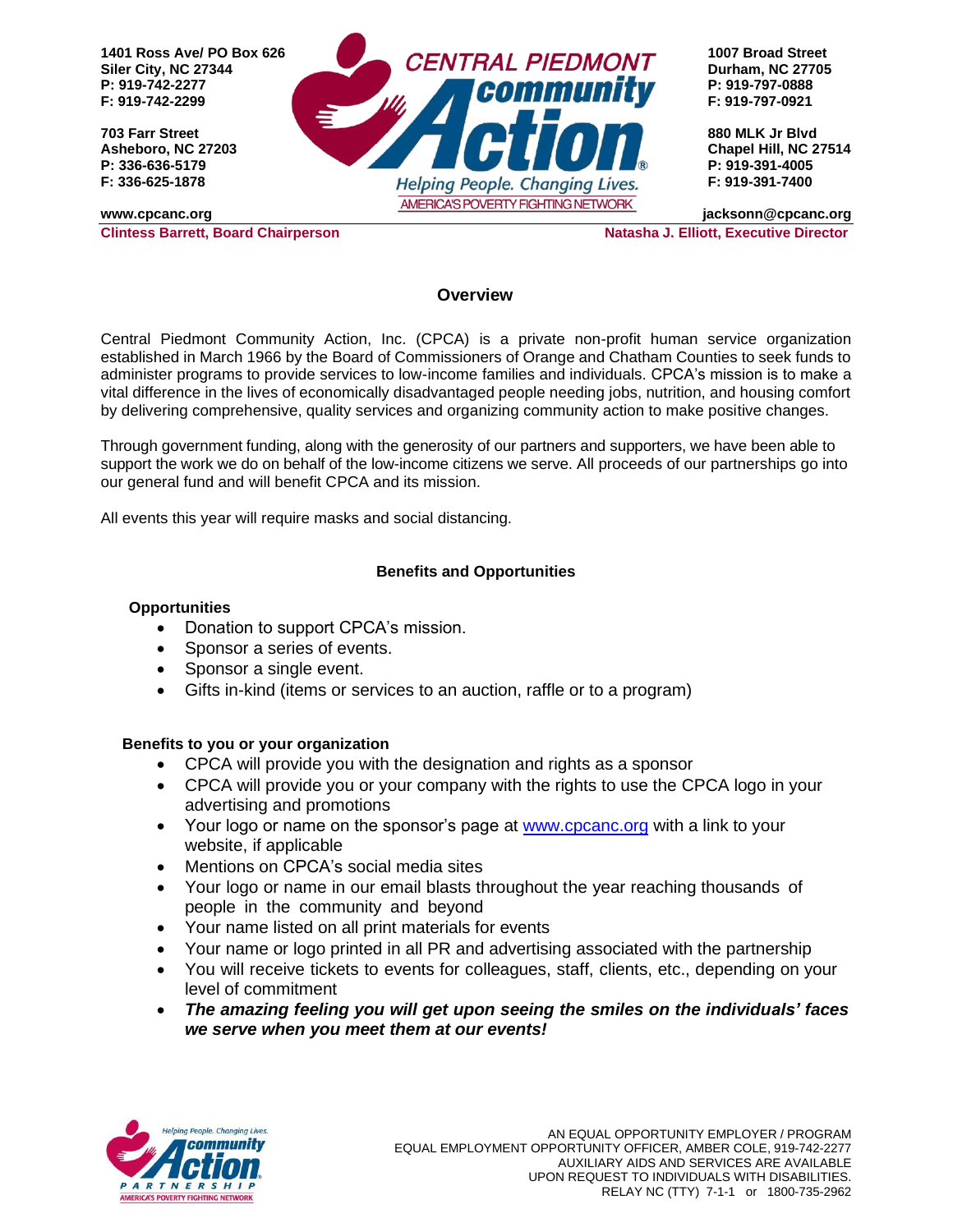

# **Annual Agency Events**

Our annual events are wonderful opportunities for you to share your commitment to supporting your community. Your partnership is crucial to the success of our ability to raise the resources needed to support the low-income residents in the communities we serve and raise awareness to the issues of poverty. The annual events are a great opportunity to promote awareness and unity in the local communities and to reiterate our care and concern for our customers.

- **3 rd Annual CSBG Family Movie Night –** September 2022 (tentative month)
- This event will be held annually and will be open to the Chatham County community. Community Services Block Grant (CSBG) customers and residents will participate in fun family activities and a movie with all the traditional movie snacks on the lawn of our administrative office in Siler City, NC. There will be games and a raffle. Parents will receive information on free and affordable events/activities to do with their children and information about agency programs. We anticipate participation from Chatham County vendors and agencies.
	- *Approximately 20-30 customers/residents*
- **3 rd Annual Get Right Wellness Event**  May 2022
- This event is designed to bring awareness to physical health**.** In partnership with the Randolph County Health Department and other medical professionals, customers and community residents will be able to receive minor medical screenings, blood testing, glucose readings, among other minor tests. There will be fun outdoor games for the families to promote healthy, active lifestyles.
	- *Approximately 50-75 customers/residents*
- **2 nd Annual Back to School Block Party**  August 2022
- This event will provide essential school supplies to low-income and economically disadvantaged children in the community to equip them for a great school year. There will also be a forum for local businesses and agencies to provide information about the services they offer to the community. The atmosphere will be fun and interactive with entertainment, food, gifts for parents and other treats.
	- *Approximately 50-75 parents and children*

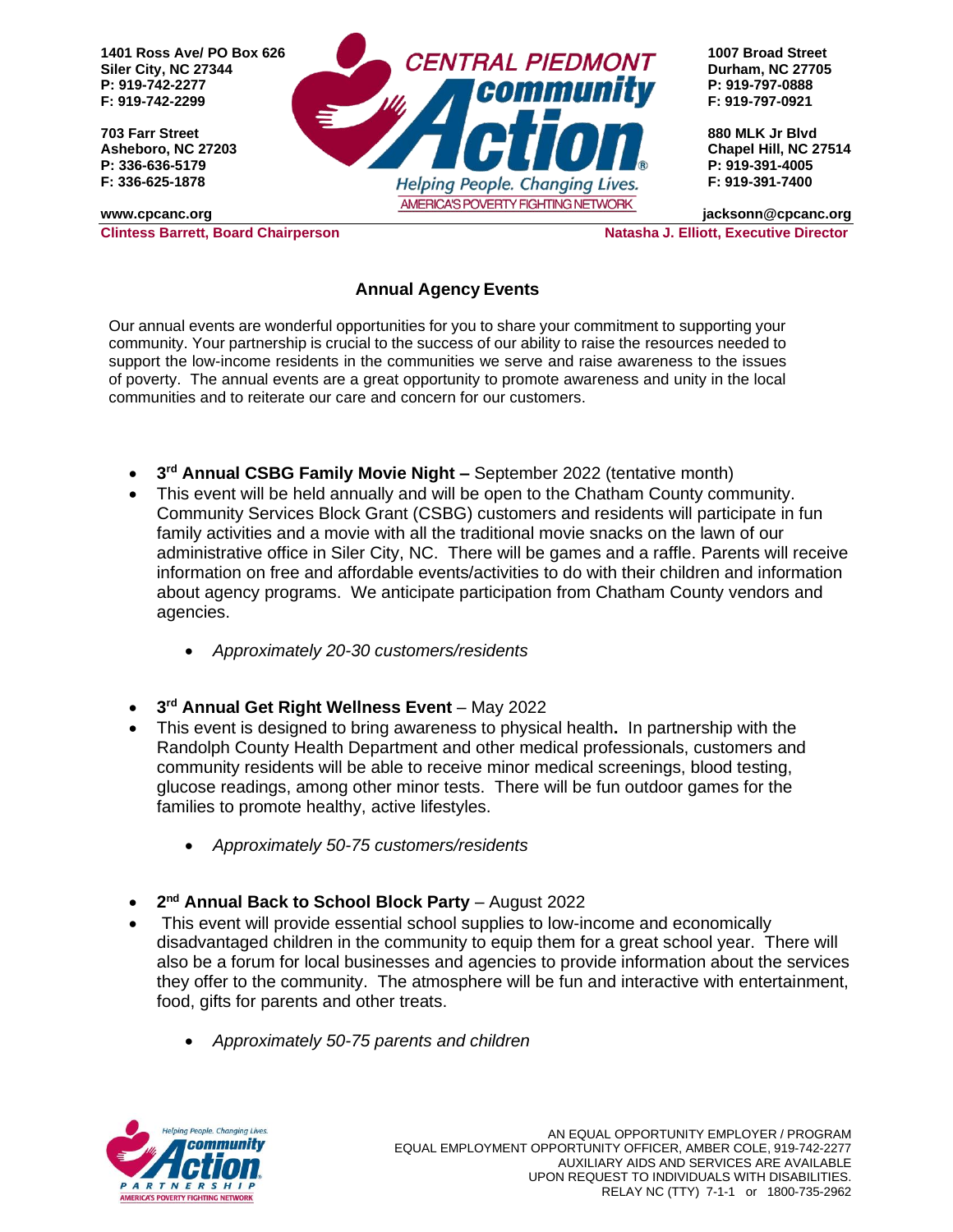

- **5 th Annual Family Fun Day –** October 2022
- As CSBG promotes positive relationships within families, we provide the opportunity for our customers to bring their children into the office for a day of fun and learning. Each office within the building is set up to provide items and goodies to each child, as well as, provide a creative activity that promotes learning and interaction between parent and child(ren). It is held around Halloween so staff and CSBG customers and residents may dress up and have fun!
	- *Approximately 50-75 guests*
- **3 rd Annual CSBG Graduation and Recognition Banquet –** September 2022
- This banquet is for CSBG customers who have achieved self-sufficiency and rose above poverty, as well as, those who continue to complete major goals towards becoming selfsufficient. We hope this recognition will inspire those who have graduated the program to continue to maintain self-sufficiency and those on their way to stay motivated to continue. We also plan to recognize sponsors and supporters.
	- *Approximately 30-40 CSBG graduates/customers/guests*
- **2 nd Annual Share Your Table Project –** November 2022
- The Share Your Table project will provide Thanksgiving meals to our CSBG customers and families. The meals will be purchased from local grocers and businesses. The Share Your Table project will allow low-income residents to receive a healthy, nutritious meal to share with their family.
	- *Approximately 100 CSBG and Weatherization customers*

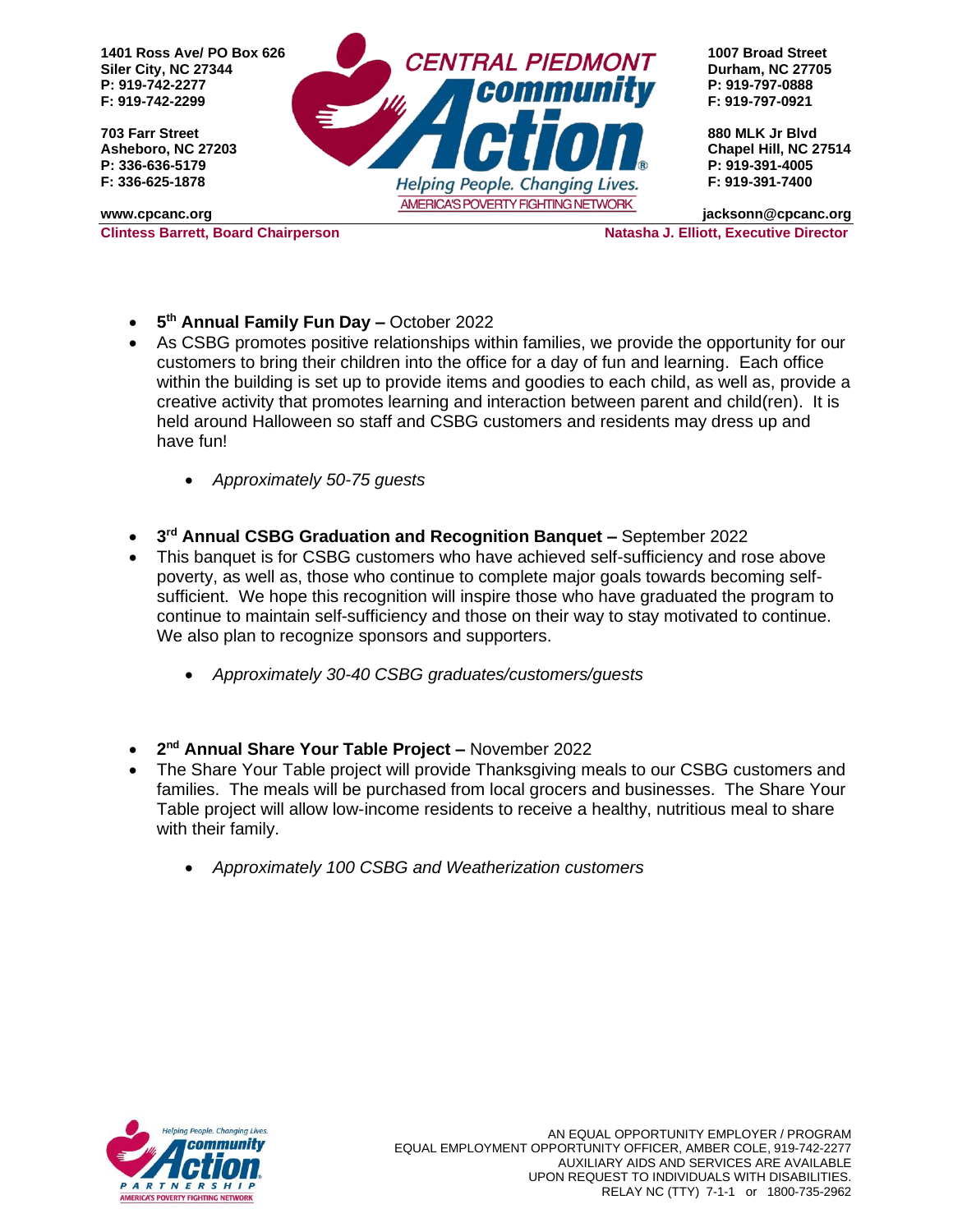

- **3 rd Annual Holiday Heart Project –** December 2022
- The Holiday Heart Project will provide Christmas gifts to our CSBG customers and families. The event will include a visit with Santa, games and activities for the children, and allow for parents to participate in helping to wrap the gifts for their child(ren). Refreshments and snacks will be served. This activity will make the parent feel included in the process and enjoy the experience in being a part of their child's happiness.
	- *Approximately 75 CSBG customers and children*
- **National Weatherization Day –** October 2022
- Weatherization Day is a day focusing local, state, and national attention of the Weatherization Assistance Program (WAP) and the work being performed by the weatherization network to make homes more energy efficient. WAP works to reduce energy costs and increase comfort in homes by increasing energy efficiency all while protecting the health and safety of families. At the WAP day event, weatherization staff will be available to assist with applications and provide energy saving tips. There will be prizes, games, inflatables, and food. We anticipate partnerships with local vendors, agencies, and Duke Energy.
	- *Approximately 100 community residents*

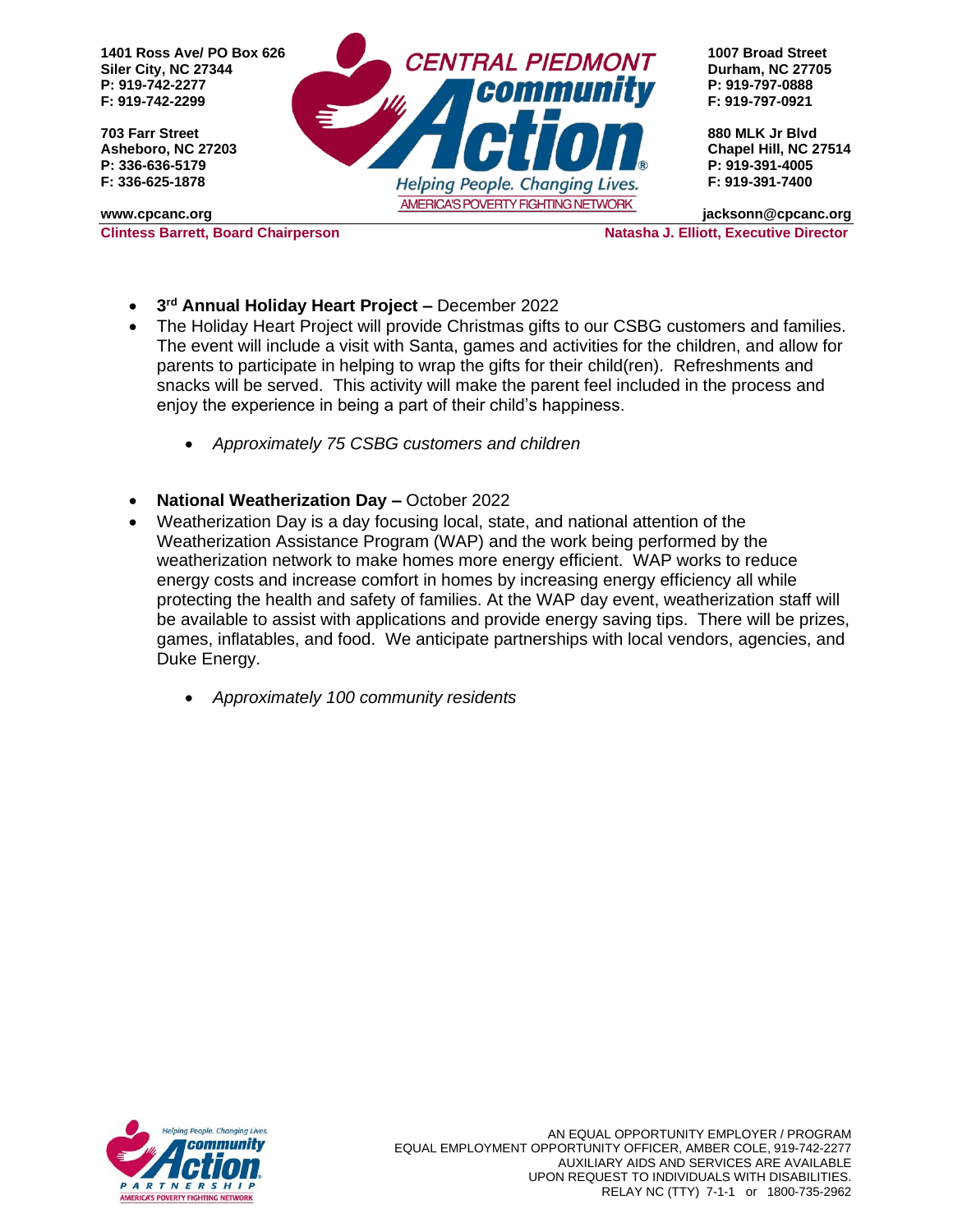**F: 919-742-2299 F: 919-797-0921**



**Clintess Barrett, Board Chairperson Natasha J. Elliott, Executive Director** 

GIVING OPPORTUNITIES Unrestricted Gifts

| <b>The Supporters</b>  | <b>The Advocates</b>             | <b>The Friends of CPCA</b>                     | <b>Community Action Hero</b>                                     |
|------------------------|----------------------------------|------------------------------------------------|------------------------------------------------------------------|
| \$250                  | \$1,000                          | \$2,000                                        | \$3,500                                                          |
| <b>Listed</b> in       | Listed in                        | <b>Business profile in</b>                     | <b>Business profile in</b>                                       |
| Program/newsletter     | Program/newsletter               | program/newsletter                             | program/newsletter                                               |
| Mention in list on our | Mention in list on our           | Your website and                               | Your website and                                                 |
| website                | website and Facebook             | approved logo on our<br>website and Facebook   | approved logo on our<br>website                                  |
| X                      | Your approved logo<br>printed in | Your approved logo<br>printed in               | Your approved logo<br>printed in                                 |
|                        | program/newsletter               | program/newsletter                             | program/newsletter                                               |
| X                      | X                                | Your business profile<br>listed on our website | Your business profile<br>listed on our website                   |
| X                      | X                                | X                                              | Verbal recognition at<br>ceremony with option to<br>be a speaker |